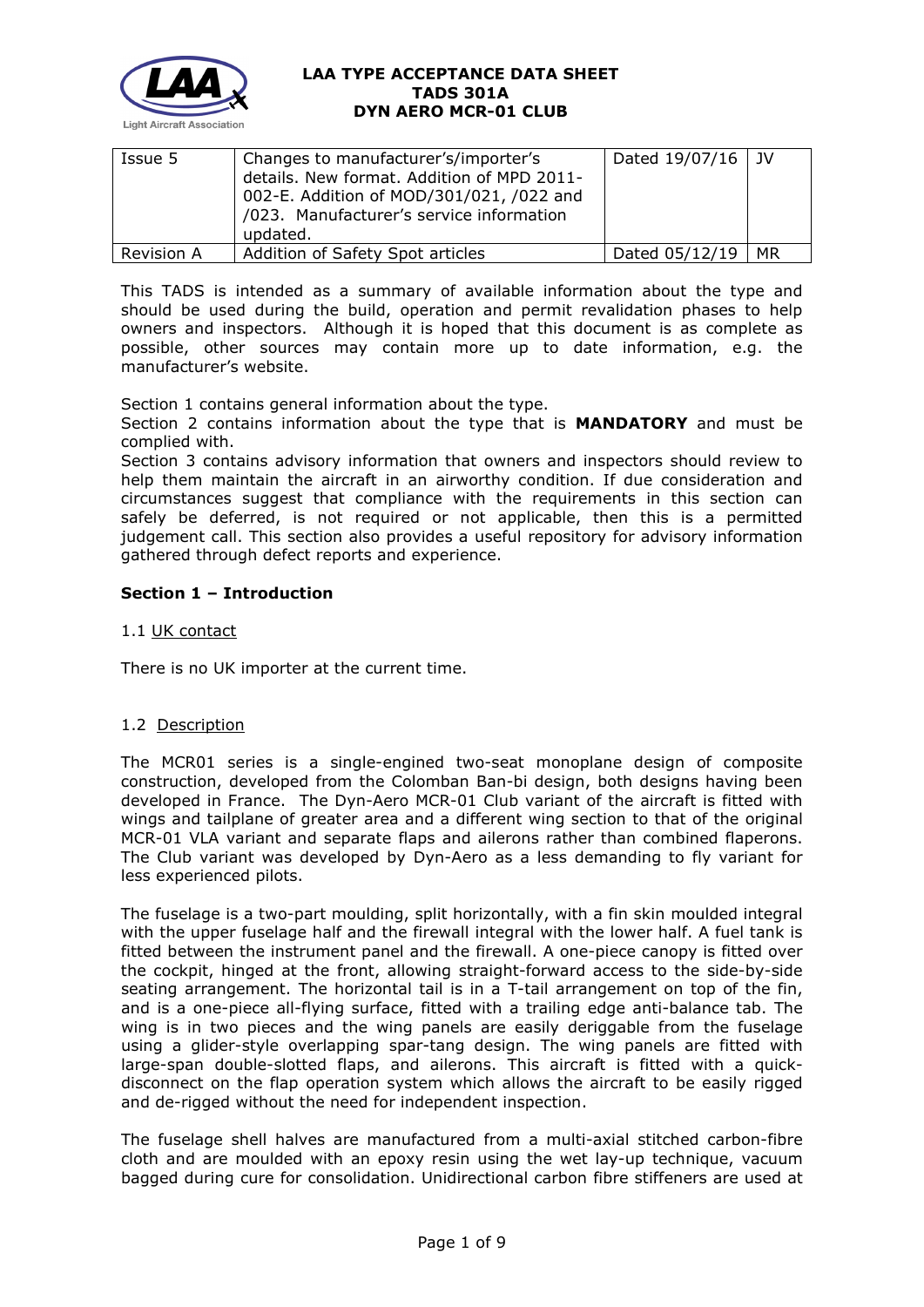

the bottom and the top of the lower hull. These stiffeners form the longerons of the fuselage. The fuselage frames carrying undercarriage and wing attachments are manufactured from wood with carbon fibre faceplates. All other fuselage frames are +/-45 degree carbon/epoxy/foam sandwich construction. Each wing panel has a box spar manufactured with +/- 45 degree carbon fibre shear webs and pultruded carbonfibre/epoxy spar caps of variable thickness, the whole assembly being epoxy-bonded together under pressure. The root-rib of the wing is manufactured from stampmoulded woven carbon-fibre/epoxy, while the remaining ribs are from 6mm thick PVC foam, close pitched to provide support against wrinkling for the one-piece sheet aluminium skins. The tailplane has a similar construction to the wings, although the skins are available manufactured from either woven carbon fibre or sheet aluminium. Either design of skin is acceptable. Carbon-fibre ribs are used at the centre of the tailplane to react torque loads into the control rod.

The vertical tail has upper and lower ribs manufactured from carbon-fibre, while the intermediate ribs are from PVC foam. The rear spar of the fin is manufactured from UD carbon caps with a  $+/-45$  degree carbon-fibre shear-web. The rudder, flaps and ailerons are manufactured from a one-piece wrap-around aluminium skin with a PVC foam spar and carbon fibre ribs at point load attachments, with PVC foam intermediate ribs. The aluminium skin is bonded and riveted at the trailing edge. Woven carbon fibre skins are an acceptable factory option.

The main undercarriage is a fixed tricycle type with a one-piece carbonfibre/glass/epoxy cantilever spring, while the noseleg is made up of telescopic steel tube.

The engine type accepted by the LAA on the Club is the Rotax 912-ULS, normally with a ground adjustable Ecoprop 160R130/3 propeller (set at a pitch angle of 27 degrees measured at 75% radius) or variable pitch Arplast PV50 160R130/3 or MT Variable Pitch Propeller MTV-7-A/156-122.

Note that the only propeller(s) approved for an individual aircraft are those listed on the individual aircraft's Operating Limitations document or in the PTL/1 (Propeller Type List) for the type.

The MCR-01 Club is an SEP ('Group A') aircraft.

### **Section 2 – Mandatory information for owners, operators and inspectors**

At all times, responsibility for the maintenance and airworthiness of an aircraft rests with the owner. Condition No 3 of a Permit to Fly requires that: *"the aircraft shall be maintained in an airworthy condition".* 

2.1 Fast Build Kit 51% Compliance

The LAA technical leaflet TL.11 shows the contents of the accepted fast build kit.

### 2.2 Build Manual

The build manual is provided on a CD supplied by the manufacturer with the kit, ref: MEXNO02.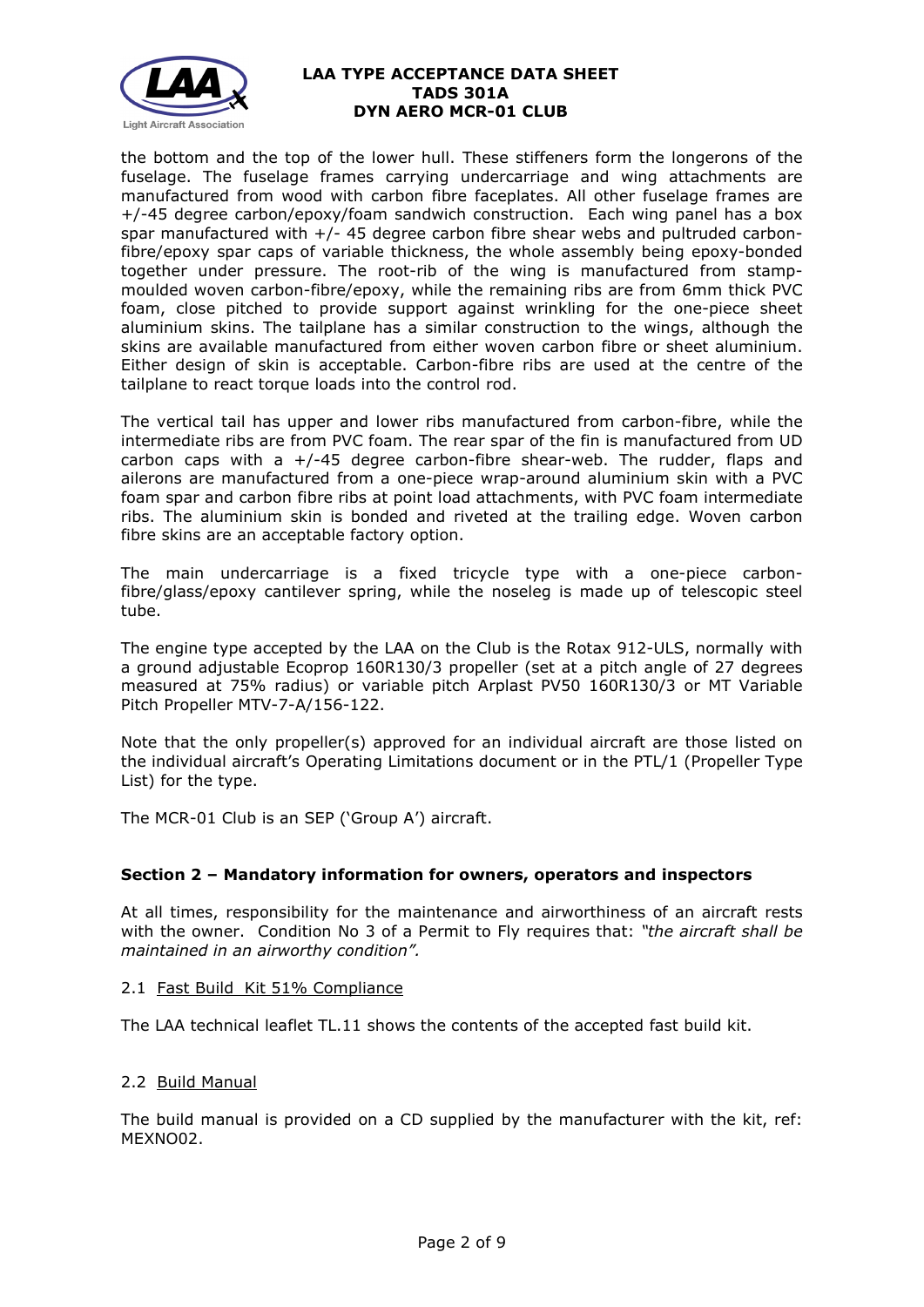

# 2.3 Build Inspections

Build inspection schedule 34 (Dyn Aero MCR 01). Inspector approval codes A-A orAC-1 or K. Inspector signing off final inspection also requires 'first flight' endorsement.

## 2.4 Flight Manual

Flight Manual ref: OEXNO07.

#### 2.5 Mandatory Permit Directives

Applicable specifically to this aircraft type:

| 1999-013   | Elevator<br>trim tab<br>control                         | This MPD refers to DGAC AD 1999-385 which in turn<br>refers to Dyn-Aero Bulletin Service <b>BS 20 1 0001</b> . This<br>requires removal of the tailplane and removal of the rod<br>lower attachment to perform inspection of the rivets<br>attaching the rod ends to the control rod. There should<br>be no play. This inspection is required every 50 hours. |
|------------|---------------------------------------------------------|---------------------------------------------------------------------------------------------------------------------------------------------------------------------------------------------------------------------------------------------------------------------------------------------------------------------------------------------------------------|
| 2005-013   | Replacement<br><b>Baumeister</b><br>flap servo<br>motor | With effect from 31/12/05, use of the Baumeister flap<br>drive motor fitted with the John Scott flap operating<br>system is not permitted. An alternative, approved by<br>the LAA, must be installed. LAA letter to owners Mr<br>Bishop, Greenwood and Scott re mod 11744 and MPD<br>2005-013 Baumeister Motor refers, also LAA<br>MOD/301/019 refers.        |
| 2005-014   | <b>Installation</b><br>of audible<br>stall warner       | With effect from 31/12/05 all LAA Dyn-Aero MCR-01<br>aircraft must be fitted with an audible stall warning<br>device. See LAA MOD/301/018.                                                                                                                                                                                                                    |
| 2008-002   | Tailplane<br>attachment<br>failure                      | With effect from 8/2/08, the tailplane attachment<br>brackets of all MCR-01 variants must be modified before<br>further flight (LAA MOD/301/020 refers). The<br>modification method used depends on the type of<br>tailplane attachment brackets fitted to the aircraft.                                                                                      |
| 2011-002-E | Aluminium<br>fittings $-$<br>Inspection                 | With effect from 20/4/11, all LAA Dyn-Aero MCR-01<br>aircraft must be inspected for integrity and security of<br>metal fittings (LAA MOD/301/022 refers).                                                                                                                                                                                                     |

Also check the LAA website for MPDs that are non-type specific [\(TL2.22\)](http://www.lightaircraftassociation.co.uk/engineering/TechnicalLeaflets/Operating%20An%20Aircraft/TL%202.22%20non-type%20specific%20MPDs.pdf).

### 2.6 LAA Required Modifications (including LAA issued AILs, SBs, etc)

MOD/301/001 Extra reinforcement of lap strap attachments. The seat belt attachments to the fuselage have been reinforced by laminating additional plies of carbon fibre over the aft ends of the bathtub fittings, to improve impact resistance. The seat-belt attachments to the fuselage have been reinforced by laminating additional plies of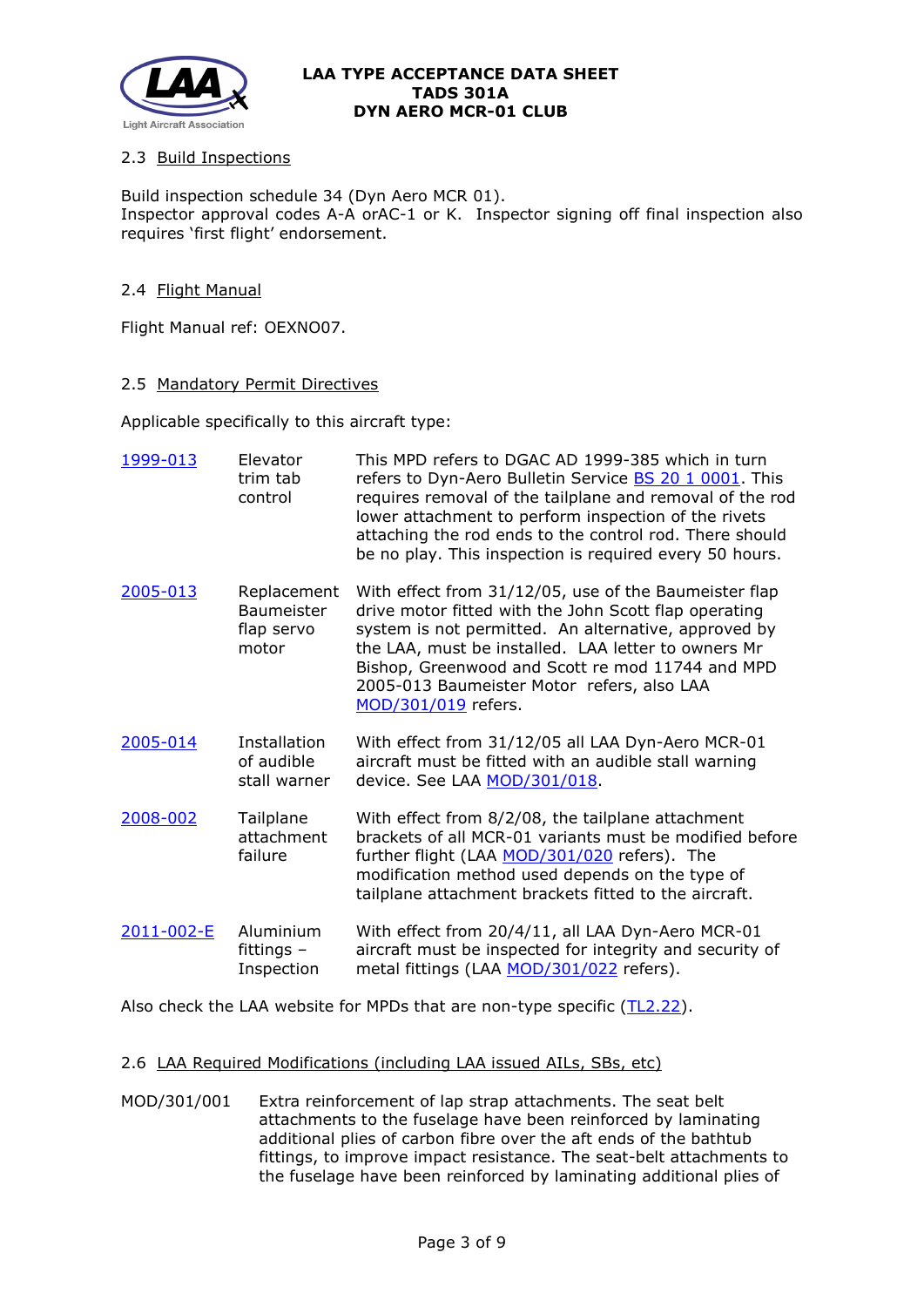

carbon fibre over the aft ends of the bathtub fittings, to improve impact resistance. Not required after Kit #130 as improvement incorporated as standard.

- MOD/301/002 External door handles required. Factory optional external door handles or equivalent required to be installed. These should be easily opened from outside the aircraft without additional equipment.
- MOD/301/003 Wire–lock flapperon quick-release connectors so they cannot disengage in flight.
- MOD/301/004 Wire-lock the elevator anti-balance tab hinge pins, or use two M3 plain nuts locked together and Loctite adhesive.
- MOD/301/005 Protect wooden cappings of wing spar tangs with varnish (or thin cope of dope followed by wax polish has been found satisfactory for ease of rigging/de-rigging). Procedure is now specified in the aircraft build manual.
- MOD/301/006 Rudder horn/cable attach bolts must be retained by castle nuts and split pins rather than stiffnuts, as should any other bolts where rotation occurs around the bolt. Now factory standard.
- MOD/301/007 Bolts replace blind rivets in tension for the attachment of the pitch control rod bracket to the leading edge of the tailplane. Now factory standard.
- MOD/301/008 Placard seat adjustment to stress importance of proper engagement MOD/301/009 Fit baggage compartment covers / FOD guard to prevent loose objects in cockpit jamming in flap system or rudder cables. Factory option or equivalent is mandatory. The system must be fitted between frames 4a, 4b, 5 and 6 and a guard must also be fitted to the pulley behind frame 6.
- MOD/301/010 Ouick release connector in pitot-static system (if fitted) to be of type acceptable to the LAA. An approved connector is available from Lyndhurst Touchdown Services, the UK kit agent.
- MOD/301/011 Fuel drain must drain fuel overboard. Factory standard on all models. MOD/301/012 Pitch trim indicator to be fitted if pilot-controllable elevator trim tab is installed. N/A to VLA Spotster model if factory standard bias spring pitch trim system fitted as provided the aircraft is correctly configured the control stick may act as the indicator, i.e. ensure that control stick
- neutral position is vertical prior to take-off. MOD/301/013 Padding to be added to cockpit combing over instrument panel to provide protection from head injury in a forward impact.
- MOD/301/014 Rivetting of trailing edges of controls and wing trailing edges, now factory standard ref 'Gammes de rivetage voilure et gouverne MCR-01'. Not required on carbon skinned control surfaces.
- [MOD/301/015](http://www.lightaircraftassociation.co.uk/engineering/TADs/301A/301-015.pdf) Flap deflection reduced to 35 degrees maximum. [MOD/301/016](http://www.lightaircraftassociation.co.uk/engineering/TADs/301A/301-016.pdf) Engine mount diagonal brace – new reinforced part to be fitted
- [MOD/301/017](http://www.lightaircraftassociation.co.uk/engineering/TADs/301A/301-017.pdf) Nose Landing Gear Check (ref Dyn Aero [BS 05 J](http://www.lightaircraftassociation.co.uk/engineering/TADs/301A/0028BS05J0027.pdf) 0027)
- MOD/301/017A To avoid possibility of control restrictions in flight, ensure adequate spanwise clearance exists between aileron and flaps – minimum 3mm. [MOD/301/018](http://www.lightaircraftassociation.co.uk/engineering/TADs/301A/301-018.pdf) Mandatory Stall Warning System Installation (ref Dyn Aero BS 05 H [0026\)](http://www.lightaircraftassociation.co.uk/engineering/TADs/301A/0027BS05H0026.pdf)
- [MOD/301/019](http://www.lightaircraftassociation.co.uk/engineering/TADs/301A/301-019.pdf) Flap Drive Motors Fitted to Modified MCR01 CLUB and MCR01 ULC Aircraft.
- [MOD/301/020](http://www.lightaircraftassociation.co.uk/engineering/TADs/301A/301-020.pdf)  Replacement of tailplane attachment lugs

[\(issue 4\)](http://www.lightaircraftassociation.co.uk/engineering/TADs/301A/301-020.pdf) [MOD/301/021](http://www.lightaircraftassociation.co.uk/engineering/TADs/301A/301-021.pdf) Inspection of mainplane control surface attachment brackets. [MOD/301/022](http://www.lightaircraftassociation.co.uk/engineering/TADs/301A/301-022.pdf) Inspection of aluminium fittings for integrity and security.

(issue 2)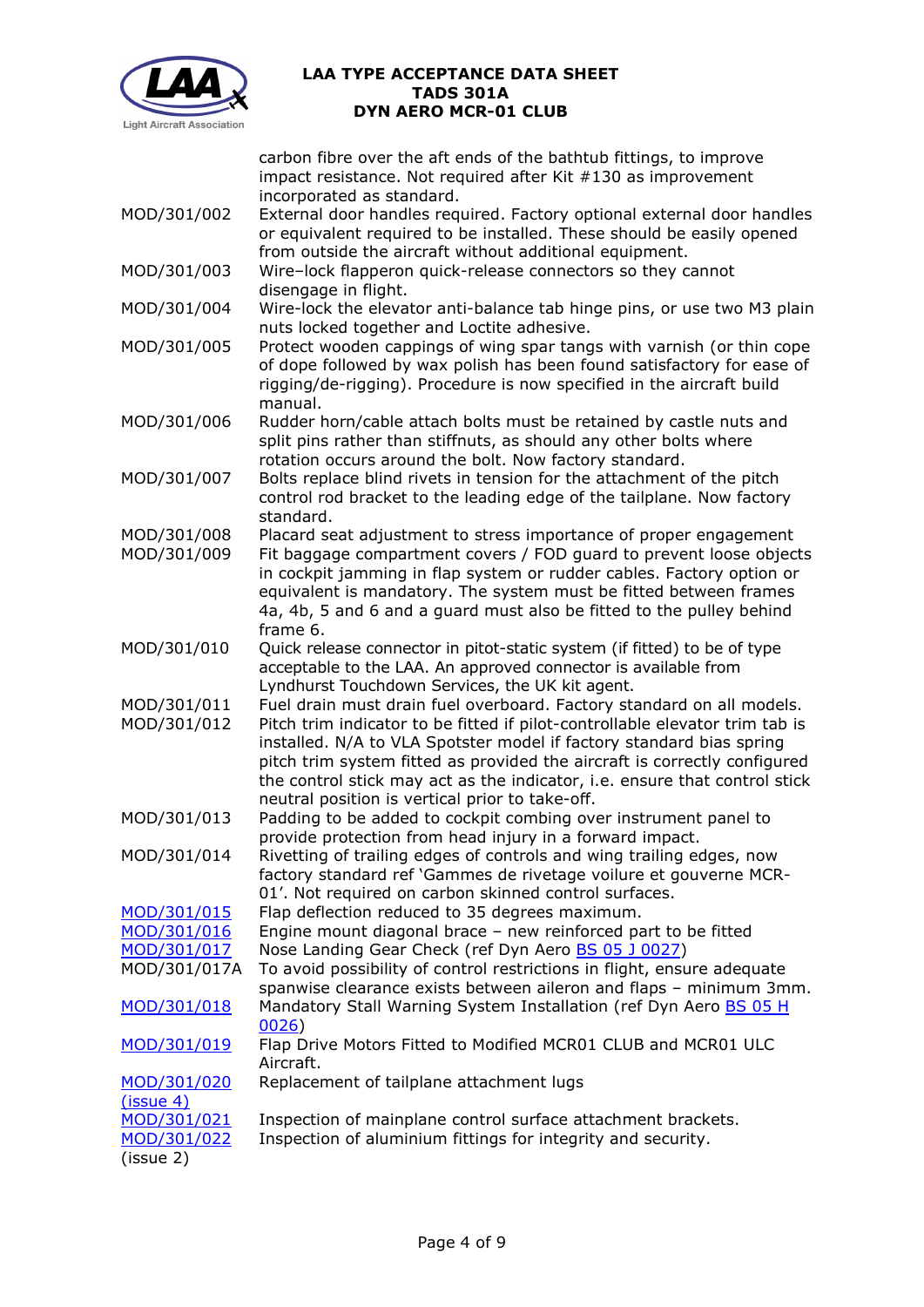

[MOD/301/023](http://www.lightaircraftassociation.co.uk/engineering/TADs/301A/301-023.pdf) Disassembly and inspection of flapperon drive screws and carriage threads.

### 2.7 Additional engine operating limitations to be placarded or shown by instrument markings

Notes:

- Refer to the engine manufacturer's latest documentation for the definitive parameter values and recommended instruments.
- Where an instrument is not fitted, the limit need not be displayed.

### With Rotax 912-ULS engine: Maximum CHT: 135°C

Max Coolant Temp: 120°C (with 50/50 Glycol/water coolant) Oil Temp Limits: 50°C to 130°C (Normal 90-110°C) Oil Pressure 2-5 Bar Minimum Fuel Pressure: 0.15 bar

### 2.8 Control surface deflections

| Ailerons     | Up: 20° ±1°                        |
|--------------|------------------------------------|
|              | Down: $10^{\circ}$ $\pm 1^{\circ}$ |
| Tailplane    | Up: $10^{\circ}$ +2°/-0°           |
|              | Down: $3.5^{\circ}$ +1°/-0°        |
| Elevator tab | Up and down, so as not to          |
|              | restrict elevator movement         |
| Rudder       | Left: $20^{\circ}$ +0°/-2°         |
|              | Right: 20° +0°/-2°                 |
|              | Down: 35° +0°/-1°                  |

### 2.9 Operating Limitations and Placards

(Note that the wording on an individual aircraft's Operating Limitations document takes precedence, if different.)

- 1. Maximum number of occupants authorised to be carried: Two
- 2. The aircraft must be operated in compliance with the following operating limitations, which shall be displayed in the cockpit by means of placards or instrument markings:
	- 2.1 Aerobatic Limitations Aerobatic manoeuvres are prohibited. Intentional spinning is prohibited.
	- 2.2 Loading Limitations Maximum Total Weight Authorised: 490 kg CG Range: 192 mm to 384 mm aft of datum point (refer to Dyn Aero weight and balance envelope) Datum Point is: a point 13.5 mm forward of the left wing leading edge at root (which is the mean of leading edge of port and starboard wings)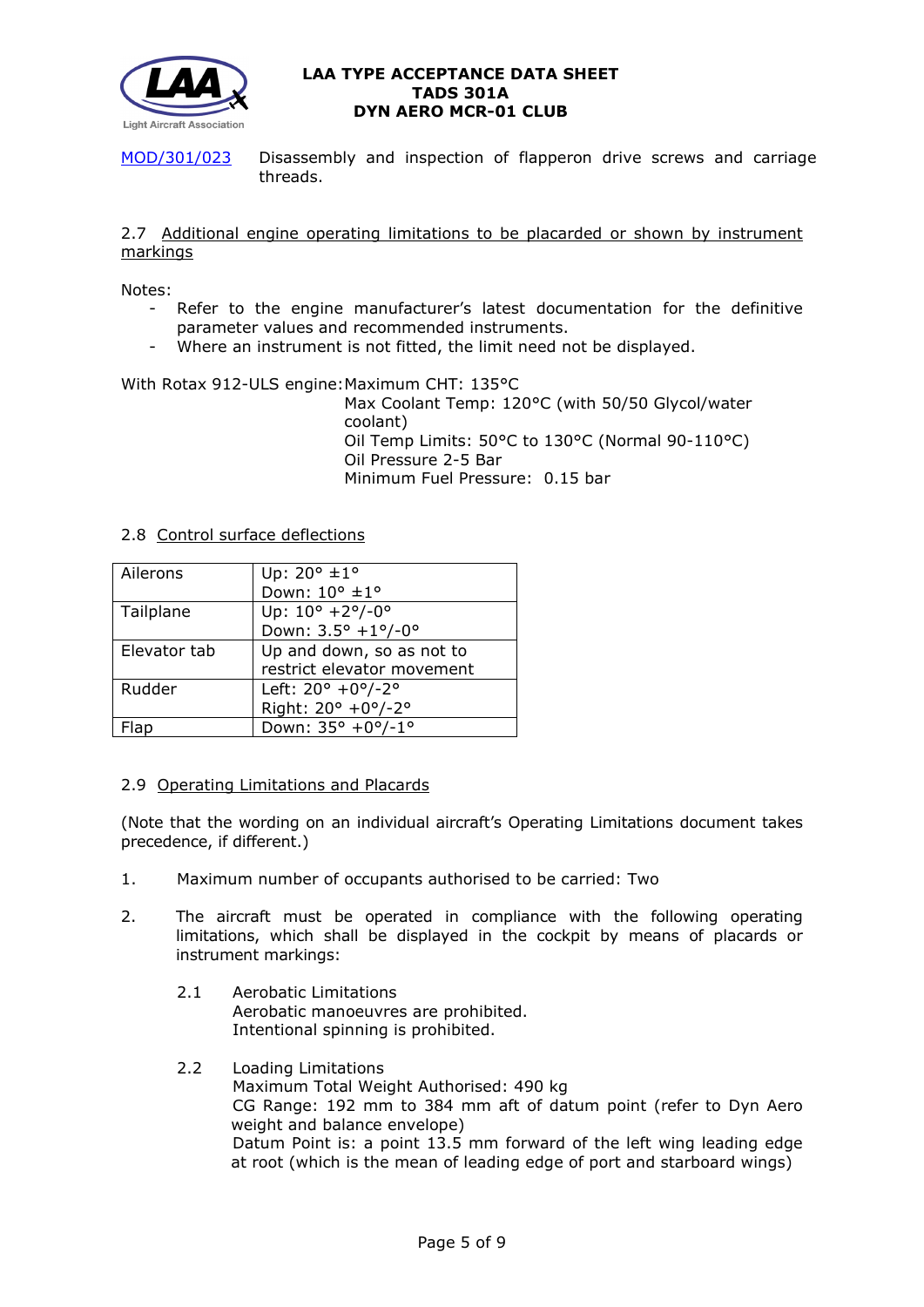

2.3 Engine Limitations Maximum Engine RPM: 5800. Maximum continuous engine RPM: 5500.

Smoking in the aircraft is prohibited.

2.4 Airspeed Limitations Maximum Indicated Airspeed (VNE): 162 kts (300 km/h) Max Indicated Airspeed Flaps Extended, 0-17.5°: 89 kts (165 km/h) 18-35°: 68 kts (125 km/h) Maximum Indicated Airspeed, Rough Air (VNO), kit #204 and after: 128 kts (238 km/h) kits prior to #204: 109 kts (202 km/h) 2.5 Other Limitations The aircraft shall be flown by day and under Visual Flight Rules only.

Additional Placards:

Cockpit placard to be fitted stating 'This is a high performance aircraft and it is recommended that pilots unfamiliar with this class of aircraft should undergo type conversion training prior to flying as pilot in command.'

"Occupant Warning – This Aircraft has not been Certificated to an International Requirement"

A fireproof identification plate must be fitted to fuselage, engraved or stamped with aircraft's registration letters.

### 2.10 Maximum permitted empty weight

| Model       | Engine        | Max empty weight |
|-------------|---------------|------------------|
| MCR-01 Club | Rotax 912-ULS | 305 kg           |

# **Section 3 – Advice to owners, operators and inspectors**

#### 3.1 Maintenance Manual

The manufacturers supply a maintenance manual, reference OEXNO0301.

#### 3.2 Manufacturer's/Standard Options

- The tailplane skins and control surface skins are available manufactured from either woven carbon fibre or sheet aluminium. Either design of skin is acceptable.
- An alternative flap system option is available, designed by Mr John Scott. When fitted with this flap system, modifications are also required to the pitch trim system because the modified flap operating system displaces the normal location for the trim drive system between the seats. LAA must be consulted if this alternative flap system is planned.
- Quick release flap system connection, reference OPLPAU0.
- Hand operated hydraulic brakes.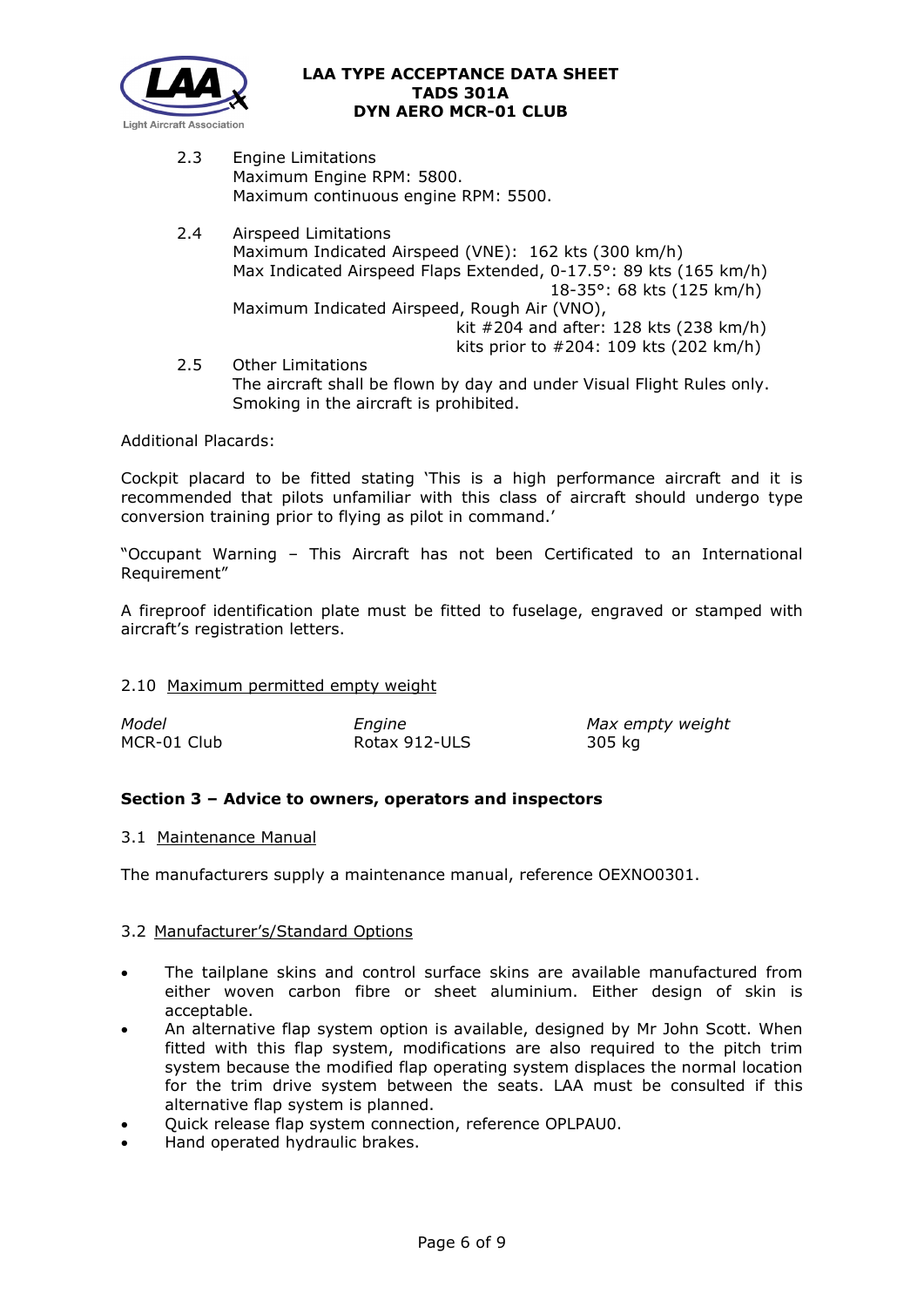

### 3.3 Manufacturer's Information (including Service Bulletins, Service Letters, etc)

In the absence of any over-riding LAA classification, inspections and modifications published by the manufacturer should be satisfied according to the recommendation of the manufacturer. It is the owner's responsibility to be aware of and supply such information to their Inspector.

| Ref                    | Date     | Description                                                                   | Factory compliance |
|------------------------|----------|-------------------------------------------------------------------------------|--------------------|
|                        |          |                                                                               | status             |
| <b>BS 20 I 0001</b>    | 14/09/99 | Tab Rod                                                                       | Mandatory          |
| BS 20 I 0001 R1        | 09/04/04 | Tab Rod                                                                       | Mandatory          |
| <b>BS 20 I 0002</b>    | 21/09/99 | Main landing gear wheel bolts                                                 | Recommended        |
| <b>BS 20 I 0003</b>    | 21/09/99 | Main landing gear silentblocs                                                 | Recommended        |
| <b>BS 20 I 0004</b>    | 21/09/99 | R912 air intake security valve<br>fixing                                      | Mandatory          |
| <b>BS 20 I 0005</b>    | 21/09/99 | Seat belts attachment bracket<br>reinforcement                                | Mandatory          |
| <b>BS 20 B 0006</b>    | 14/02/00 | Tailplane stiffener plate riveting<br>check                                   | Mandatory          |
| <b>BS 20 B 0007</b>    | 16/02/00 | Flap control system play control                                              | Mandatory          |
| <b>BS 20 C 0008</b>    | 30/03/00 | JPX (BS CSB 662A) Magneto<br>capacitors                                       | Mandatory          |
| <b>BS 20 F 0009</b>    | 05/06/00 | Capacitor wiring                                                              | Recommended        |
| <b>BS 21 F 0012</b>    | 29/06/01 | Tailplane trim carriage                                                       | Mandatory          |
| BS 22 I 0013           | 07/09/01 | Unleaded gasoline operation                                                   | Recommended        |
| <b>BS 22 E 0015</b>    | 27/05/02 | Flap lead screw universal joint                                               | Mandatory          |
|                        |          | split pin control                                                             |                    |
| <b>BS 03 C 0017</b>    | 10/03/03 | Main landing gear drum brake<br>control                                       | Mandatory          |
| <b>BS 03 K 0018</b>    | 12/11/03 | Check of the rivet of the canopy<br>locking system                            | Mandatory          |
| <b>BS 04 D 0020</b>    | 23/04/04 | Check of adhesive tapes covering<br>parachute straps                          | Mandatory          |
| <b>BS 04 F 0021</b>    | 14/06/04 | Clearance check between wheel<br>and main Landing gear                        | Mandatory          |
| <b>BS 04 F 0022 R1</b> | 04/04/06 | Two seater MCR main fuel tank<br>leak                                         | Mandatory          |
| <b>BS 04 F 0023</b>    | 29/06/04 | Installation of flap control system                                           | Recommended        |
| SI 05 L 0003           | 20/12/04 | Ignition key-switch ACS A-510-2                                               | [not stated]       |
| <b>BS 05 H 0026</b>    | 31/08/05 | Stall warning system installation                                             | Mandatory          |
| <b>BS 05 J 0027</b>    | 10/10/05 | Front landing gear leg check                                                  | Mandatory          |
| <b>BS 06 C 0028</b>    | 20/03/06 | Carburator air intake manifold                                                | Mandatory          |
|                        |          | check                                                                         |                    |
| <b>BS 08 B 0034</b>    | 15/02/08 | Elevator attachment fittings                                                  | Mandatory          |
| BS 08 B 0034 R2        | 21/05/12 | Elevator attachment fittings                                                  | Mandatory          |
| <b>BS 08 D 0035</b>    | 10/04/08 | Front landing gear leg                                                        | Mandatory          |
| <b>BS 08 D 0036</b>    | 21/04/08 | Flight manuals update: instruction<br>for the use of the 45° flap<br>position | Mandatory          |
| SI 09 I 0001           | 14/09/09 | Recommendations regarding the<br>use of fuels for MCR aircraft                | Information        |
| <b>BS 11 G 0001</b>    | 11/07/11 | Inspection of pitch control surface<br>trailing edge and stiffener<br>bonding | Mandatory          |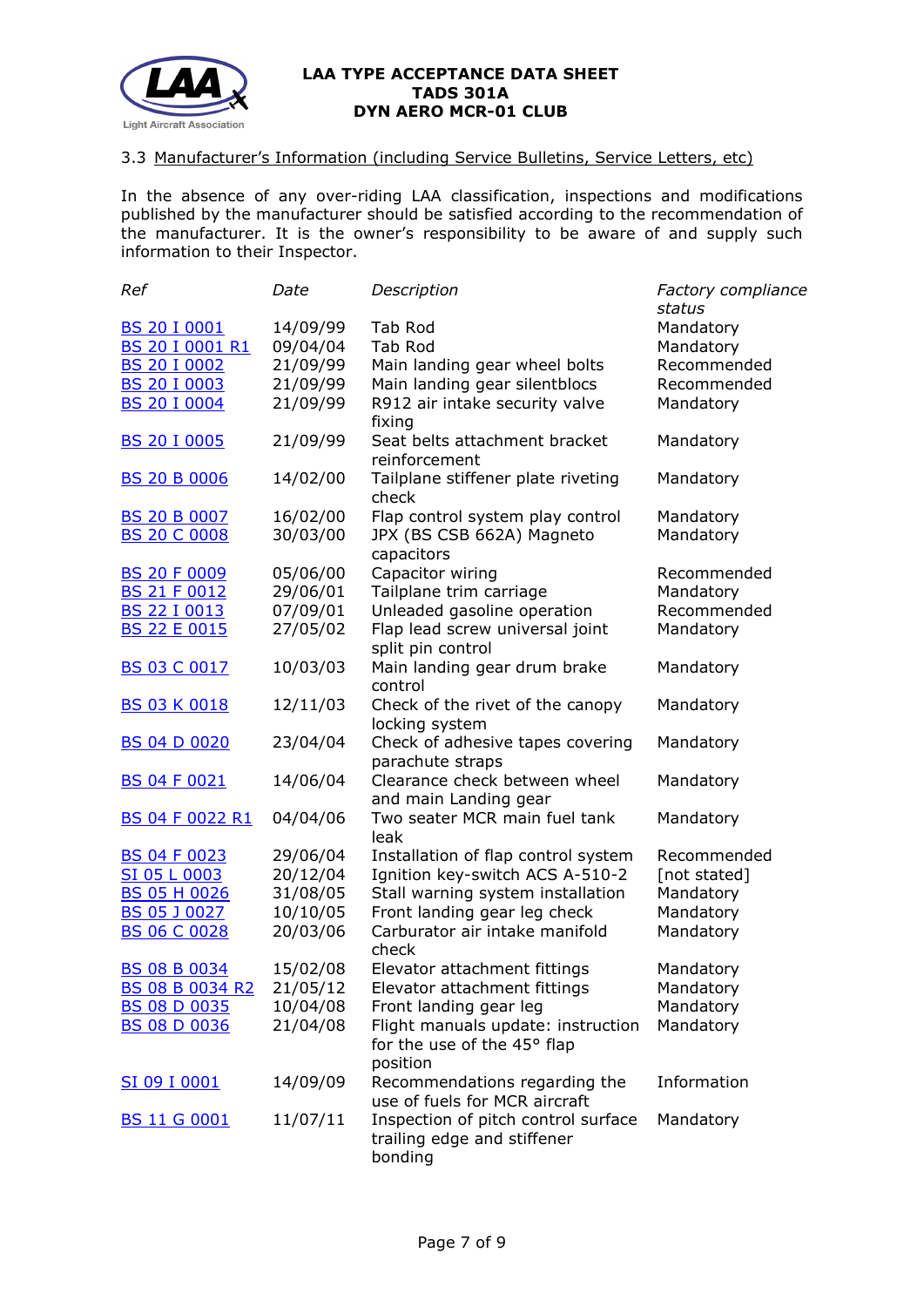

| <b>BS 6511002</b>   | 29/09/11 | Possibility of aileron jamming by<br>the trim hinge | Mandatory |
|---------------------|----------|-----------------------------------------------------|-----------|
| <b>BS 13 E 0044</b> | 09/04/13 | Flaps control system                                | Mandatory |

# 3.4 Special Inspection Points

- Undercarriage noseleg for signs of damage. The noseleg is rather fragile in appearance and should be checked for distortion / damage particularly following any heavy landing. (ref Dyn Aero [BS 05 J](http://www.lightaircraftassociation.co.uk/engineering/TADs/301A/0028BS05J0027.pdf) 0027).
- Security of fixed noseleg lower bush. Hold down tail of aircraft to raise nosewheel off the ground, and attempt to rock the nosewheel fore and aft, looking for signs of free play.
- The flap system is unusually complicated for an aircraft in this category, consisting of electric motors, pulleys and toothed drive belts. The system needs careful attention to maintenance and inspection to preserve the integrity of the system. Any failure which causes asymmetric flap operation would cause serious control problems in flight and must therefore be avoided at all cost. The flap system requires regular inspection, see LAA [MOD/301/015.](http://www.lightaircraftassociation.co.uk/engineering/TADs/301A/301-015.pdf) Particular emphasis should be placed on ensuring that owners are familiar with the special inspection requirements for the flap system.
- Problems have been experienced with failure of the very lightweight engine mount cross brace. Possibly due to engine shake during start-up and shut-down. The condition of the engine mounting cross brace must be monitored carefully in service for any signs of cracking or bending, and repaired or replaced immediately if damage is found. The Engine mount and cross brace must be painted white and flexible type coatings avoided, otherwise cracks may not be visible before a complete failure occurs.
- Owners and inspectors should remain aware of the importance of proper corrosion protection on bare metal components, and continued vigilance for its effectiveness. The principal cause of failure of the tailplane brackets in the Banbi crash referred to in MPD [2008-002](http://www.lightaircraftassociation.co.uk/engineering/TADs/301A/2008-002.pdf) was identified by the AAIB as stress corrosion. The brackets were new but the AAIB (Bulletin 2/2009 G-BZXG) say there were a number of factors which may have predisposed the brackets to the onset of stress corrosion. Among one of the possible factors was poor corrosion protection. No evidence was found of any surface conversion process such as anodising having been applied to the lugs. No primer had been used and the top coat of paint was not well adhered. The manufacturer's maintenance programme for the aircraft requires a check of the security of the tailplane attachments to be performed every 50 hours and calls for the tailplane attachment lugs to be greased at 3 month intervals.

# 3.5 Operational Issues

- VP prop schedule if VP prop fitted.
- Because of the high performance of this aircraft, and the associated limitations concerning the maximum rough airspeed (VNO), pilots must be educated as to the significance of the yellow arc marking on the ASI. The majority of homebuilt aircraft are not limited by a rough airspeed. In view of this, and other high performance issues, a placard has been called for to advise pilots of the need for proper conversion training before flying an aircraft of this type.
- During flight testing it was noted that the factory pitch trim range was excessive, and a procedure has been written reference 'G-CCMM Trim Limit Setting' dated 19 January 2004 to establish satisfactory trim limits.